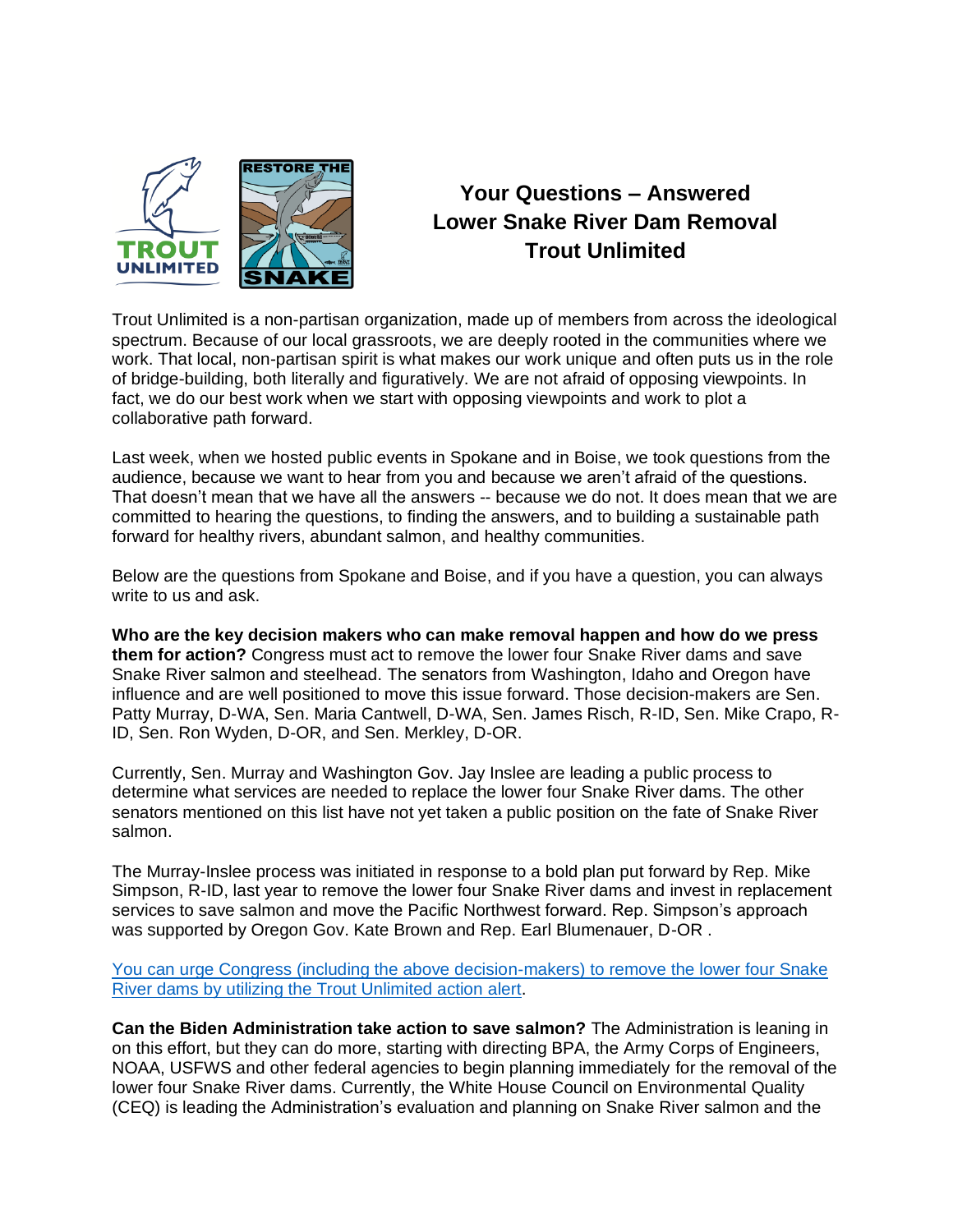lower four Snake River dams. It's up to us to restore healthy populations of wild salmon and steelhead. [You can contact CEQ and let them know it's time for action](https://www.tu.org/conservation/action-center/?vvsrc=%2fcampaigns%2f92527%2frespond) here.

**If the Snake River dams are removed, how would communities located near the river be impacted? How can negative impacts be minimized?** Local communities will be impacted in several ways including: hydro-system commodity transportation, irrigation needs, and waterfront revitalization. Resolving these future needs will require infrastructure investments to ensure that they can use the removal of the lower four to move forward with new, updated infrastructure. When Congressman Mike Simpson, R-ID, released his proposal for dam removal, he proposed aggressive infrastructure investment for local communities to improve services for residents.

**Are there fish ladders on the dams?** Yes, all the lower four Snake River dams have fish ladders. The ladders help adults go up and over the dams. Unfortunately, it is the downstream journey through the 140-mile-long reservoir system that crushes anadromous populations, killing the vast majority of smolts before they ever reach the ocean.

**How can we offset the greenhouse gases that would result from loss of barging?**  The removal of the lower four is going to require upgrades to our power generation as well as transportation systems. This is good news for the Pacific Northwest. The lower four are an anchor, tying us to the technology of the last century. Dredging, barging, and dam operations are not green activities. [The EPA compared rail and barging and showed that barging is slightly](https://nepis.epa.gov/Exe/ZyNET.exe/P100X04Q.TXT?ZyActionD=ZyDocument&Client=EPA&Index=2016+Thru+2020&Docs=&Query=&Time=&EndTime=&SearchMethod=1&TocRestrict=n&Toc=&TocEntry=&QField=&QFieldYear=&QFieldMonth=&QFieldDay=&IntQFieldOp=0&ExtQFieldOp=0&XmlQuery=&File=D%3A%5Czyfiles%5CIndex%20Data%5C16thru20%5CTxt%5C00000013%5CP100X04Q.txt&User=ANONYMOUS&Password=anonymous&SortMethod=h%7C-&MaximumDocuments=1&FuzzyDegree=0&ImageQuality=r75g8/r75g8/x150y150g16/i425&Display=hpfr&DefSeekPage=x&SearchBack=ZyActionL&Back=ZyActionS&BackDesc=Results%20page&MaximumPages=1&ZyEntry=1&SeekPage=x&ZyPURL)  [less carbon intensive that rail shipping, however, the EPA study did not account for dredging](https://nepis.epa.gov/Exe/ZyNET.exe/P100X04Q.TXT?ZyActionD=ZyDocument&Client=EPA&Index=2016+Thru+2020&Docs=&Query=&Time=&EndTime=&SearchMethod=1&TocRestrict=n&Toc=&TocEntry=&QField=&QFieldYear=&QFieldMonth=&QFieldDay=&IntQFieldOp=0&ExtQFieldOp=0&XmlQuery=&File=D%3A%5Czyfiles%5CIndex%20Data%5C16thru20%5CTxt%5C00000013%5CP100X04Q.txt&User=ANONYMOUS&Password=anonymous&SortMethod=h%7C-&MaximumDocuments=1&FuzzyDegree=0&ImageQuality=r75g8/r75g8/x150y150g16/i425&Display=hpfr&DefSeekPage=x&SearchBack=ZyActionL&Back=ZyActionS&BackDesc=Results%20page&MaximumPages=1&ZyEntry=1&SeekPage=x&ZyPURL)  [operations.](https://nepis.epa.gov/Exe/ZyNET.exe/P100X04Q.TXT?ZyActionD=ZyDocument&Client=EPA&Index=2016+Thru+2020&Docs=&Query=&Time=&EndTime=&SearchMethod=1&TocRestrict=n&Toc=&TocEntry=&QField=&QFieldYear=&QFieldMonth=&QFieldDay=&IntQFieldOp=0&ExtQFieldOp=0&XmlQuery=&File=D%3A%5Czyfiles%5CIndex%20Data%5C16thru20%5CTxt%5C00000013%5CP100X04Q.txt&User=ANONYMOUS&Password=anonymous&SortMethod=h%7C-&MaximumDocuments=1&FuzzyDegree=0&ImageQuality=r75g8/r75g8/x150y150g16/i425&Display=hpfr&DefSeekPage=x&SearchBack=ZyActionL&Back=ZyActionS&BackDesc=Results%20page&MaximumPages=1&ZyEntry=1&SeekPage=x&ZyPURL)

"Rail and barge shipping also create significant opportunities for carbon reduction in the supply chain. An intermodal train can haul the equivalent of approximately 280 truckloads of freight, with each ton traveling an average of 473 miles on one gallon of fuel. The relative energy efficiency of rail is estimated at 1.5 to five times that of trucking and the ratio for greenhouse gas (GHG) emissions is similar. Class I railway operations on average emit about 22 grams of CO2 per ton-mile compared to truck operations which emit approximately 65 grams per ton-mile. Similarly an inland barge can transport a ton of freight approximately 576 miles on a gallon of fuel, corresponding to about 18 grams of CO2 per ton-mile. Therefore, depending upon the additional truck drayage required, rail and barge modes can offer substantial CO2 efficiency improvements relative to over the road freight."

Finally, it is important to recognize that there's a lot of investment into train efficiency, including using hydrogen or electricity to take away all emissions. Similar investment just isn't happening in barges, so rail shipping is likely to be even more efficient in the future.

**How can we lift the voices of the groups that have historically been left out of the decision-making process on the Snake River?** While advocating on behalf of the salmon and steelhead, it is important to recognize the roll they have in the culture and life of Columbia Basin tribes. Dam removal is the first step toward environmental justice for the tribes of the Northwest. Because the dams on the Snake River have obliterated the runs of salmon and steelhead that these tribes depend on, we are failing to meet our congressionally-mandated obligations laid out in our tribal treaties. Learn more and hear from the tribes on this issue: [https://www.salmonorcaproject.com](https://www.salmonorcaproject.com/)

**Are there any members of congress outside the Northwest interested in this issue?** Yes, there are other members of Congress interested in this issue, but it is essential that the Northwest delegation leads on Snake River dam removal.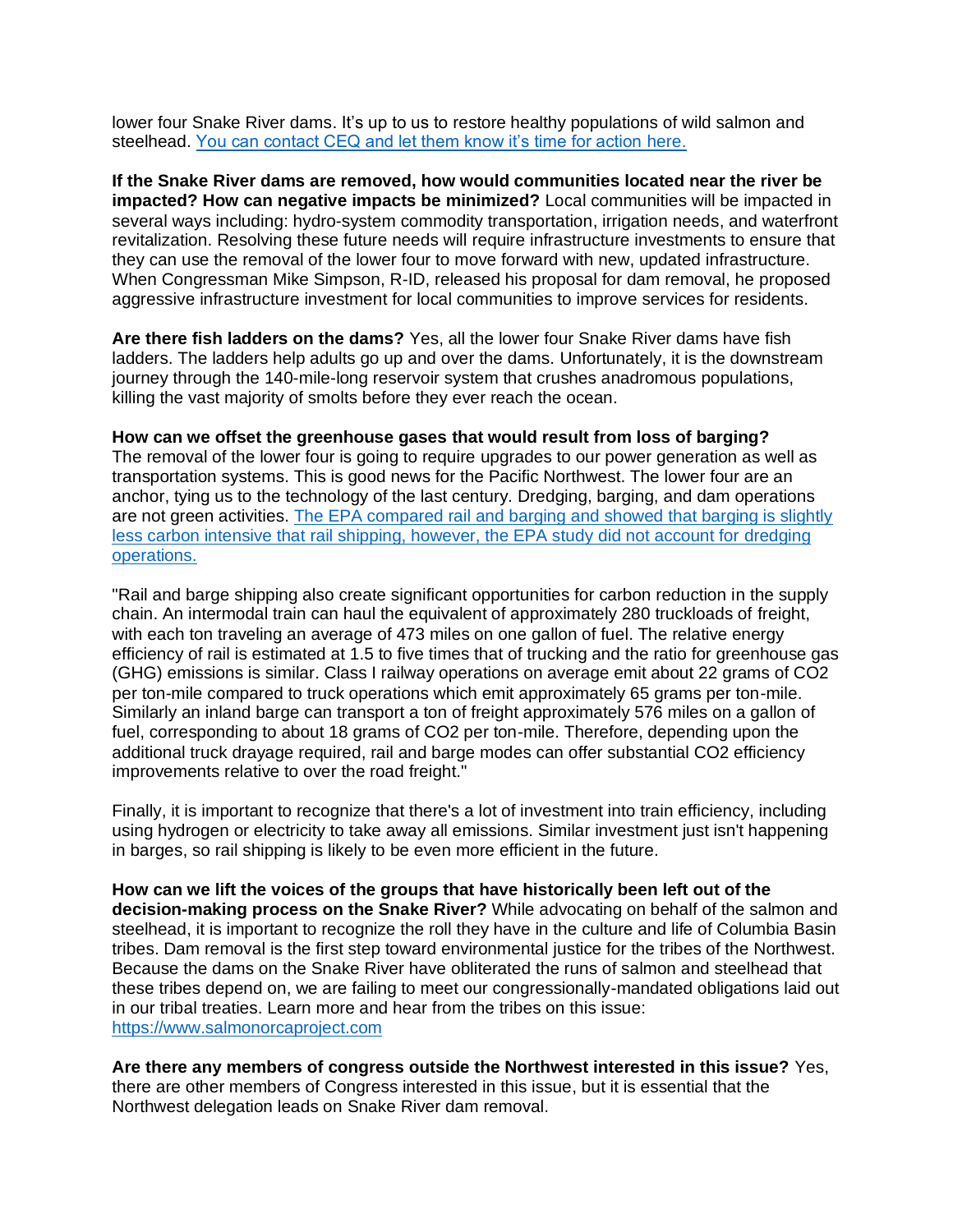**My congressman has heard from me, but does not care or believe in the same science that I do. Rather, he doubles down on the status quo. In this political environment where yelling louder does not produce results, what else can I do?** As Trout Unlimited CEO and President, Chris Wood mentioned, Congress is a reactionary body. For some in the Pacific Northwest, it will take a lot more pressure from the American public to begin to move them. Take the action alert, then call his office. Then ask your friends and neighbors to do the same.

**What is the effect of releasing the toxic debris and sediments that have built up behind the dams?** Dam removal is not a new idea and luckily, we have experience removing aging dams across the country, including on the Elwa. There is certainly sediment built up behind the lower four and upon breeching, that sediment will move downstream. However, as in previous breaching efforts, it is a manageable problem. With a slow drawdown of the reservoirs, it is possible for much of the sediment to be naturally stabilize, while a natural river regains its hold on the lower Snake we will inevitably see a redistribution of some of that sediment.

**How much will it cost to remove the dams?** Currently, Sen. Murray and Gov. Inslee are leading a process to determine exactly what services would be required to replace the lower four. That report is expected to be out for public review in mid-May and will hopefully give us a picture of what dam removal may entail.

Additionally, last year, Idaho congressman Mike Simpson, R-ID, suggested a figure of \$33 billion to replace the services of the lower four, remove the dams, restore the river and lift up local economies. While it is likely that this number is high, it is important to note that the cost of salmon mitigation is creeping up to \$18 billion spent so far with very poor results. In the future, necessary upgrades and maintenance to the dams, plus associated costs like dredging, in addition continued salmon mitigation costs could easily exceed the figure proposed by Simpson. For example the replacement of a single turbine at Ice Harbor dam was estimated to be \$50 million, that number has already risen to \$78 million. There are three to six turbines in each of the four dams. The annual operations and maintenance of the four lower Snake River dams costs approximately \$50 million annually.<https://simpson.house.gov/salmon>

**How do you replace the barges?** Most of the grain shipped in the United States is shipped by rail. 65% of grain produced in the Palouse and Camas Prairie region of NW Washington and Central Idaho is shipped via the hydro system. It bears reminding that prior to the development of the lower Snake River commodities were shipped via rail. There is an existing rail line to Lewiston currently, with modest upgrades the region could shift to rail transport.

While trains are the most straightforward solution, it is likely that a comprehensive solution will also involve some shippers trucking grain to downstream ports like Pasco. The port of Pasco will not be affected by the removal of the lower four. It is located near the confluence of the Snake and Columbia Rivers, about 130 miles from the port of Lewiston via highway.

**Who else is working on this issue?** Northwest Tribes are leading on Snake River dam removal. Dozens of other conservation groups are committed to removing the lower four and recovering salmon. You can read more about this work here: [https://www.nwopportunity.org](https://www.nwopportunity.org/) / [https://www.salmonorcaproject.com](https://www.salmonorcaproject.com/)

**How would you physically go about removing the dams?** Ice Harbor, Lower Monumental, Little Goose and Lower Granite dam are all concrete, run-of-river dams. Run of river means they hold back a set amount of water. The good news is that all four dams have earthen berms. By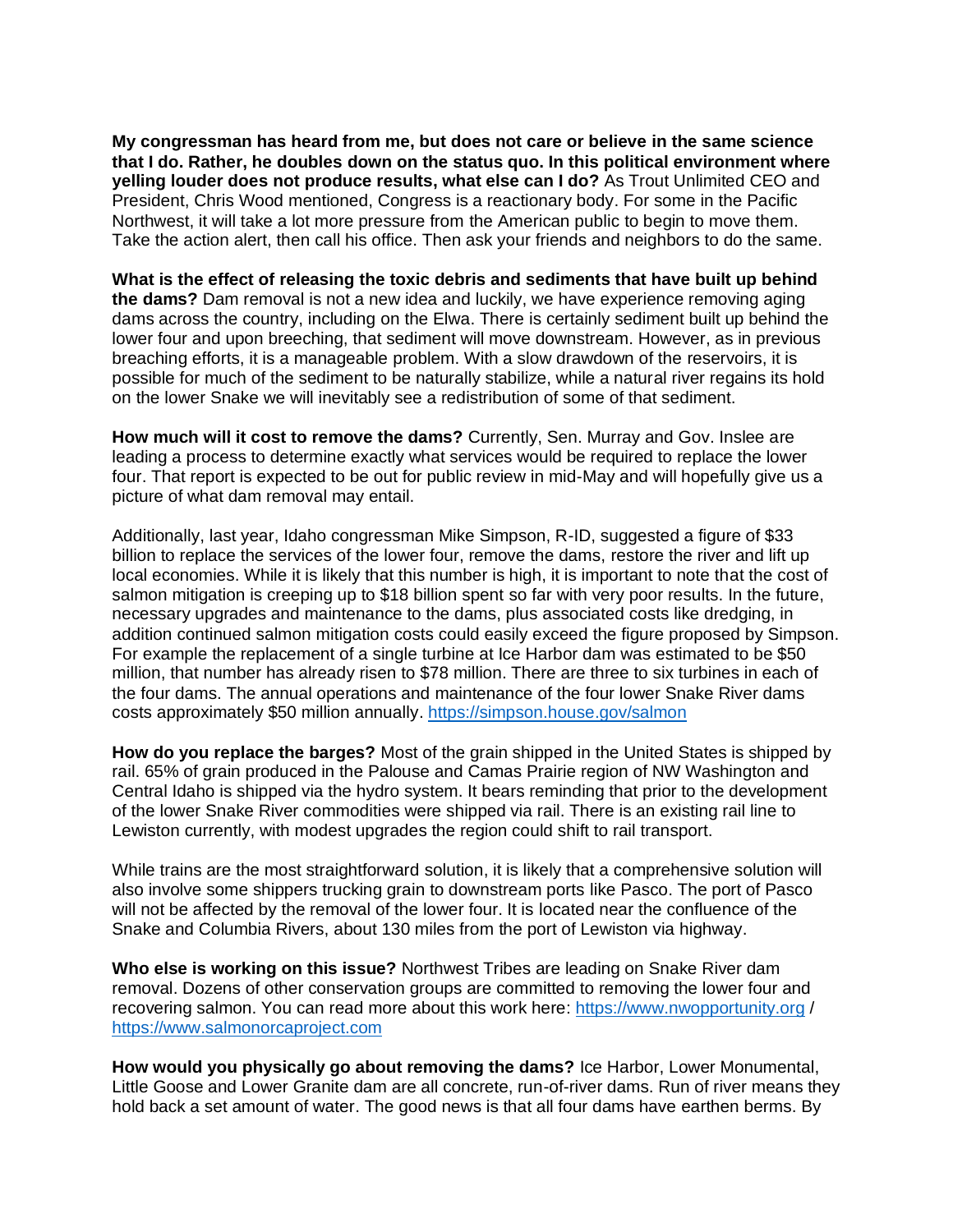simply removing the earthen portion of each of the four lower Snake River dams we could achieve a free-flowing river. This design feature was developed during the infancy of these projects, with the mindset that each dam would have a lifespan and need to be removed in the future.

**What other habitat benefits would come from a free-flowing river?** Recovering 140 miles of the Snake River would have far-reaching benefits. It would create a new, unpermitted whitewater section of the Snake River that historically contained over 60 named rapids. Additionally, it would uncover about 14,000 acres of prime riparian habitat that would benefit hundreds of species of wildlife ranging from big game to upland birds to amphibians and waterfowl.

**Why only the lower four Snake River dams? Aren't there eight dams?** There are four dams on the lower Snake and an additional four on the Columbia. The lower four Snake River dams are the most important for removal because they operate as a system, connecting 140 miles of habitat into one, extended, hot, slow water death trap for salmon and steelhead smolt.

Another important consideration is the limited benefits of the lower four. Collectively, the lower four generate less than 1,000 megawatts of electricity annually, this equates to roughly 4% of the Columbia System Operations System, which already produces a 20% surplus of electricity.

**How much does ocean conditions impact the numbers of fish?** Ocean conditions do impact salmon and steelhead numbers. Salmon and steelhead have managed to adapt to changing ocean conditions in the past. In places where they have access to high quality habitat, we see salmon thriving, even when ocean conditions are more challenging. It is important to recognize that river systems lower in the Columbia River have much higher survival when compared to those populations in the Snake River Basin. Each of these populations encounters the same predators and utilizes the same ocean under existing conditions. Learn more on our blog: <https://www.tu.org/magazine/conservation/debunking-the-its-the-ocean-excuse/>

**Will dam removal be enough?** We can compare salmon returns on the Yakima and John Day rivers which navigate 4 and 3 dams respectively, we know that salmon and steelhead can do well when faced with only the mainstem Columbia dams. Because the Snake River basin is so vast, so cold and so pristine, we are absolutely confident that Snake River salmon will thrive if the lower four are removed. Learn more: [https://www.tu.org/magazine/snake-river](https://www.tu.org/magazine/snake-river-dams/guaranteed-they-will-come-back/)[dams/guaranteed-they-will-come-back/](https://www.tu.org/magazine/snake-river-dams/guaranteed-they-will-come-back/)

**Why have previous solutions to help salmon and steelhead not worked? Ladders, trucking, barging, spill, hatcheries, etc. didn't work. Why should we believe that this will?** Fish ladders do work to get adults upstream, but they do not work to move smolt safely downstream. Hatcheries, barging, and trucking smolts and spill are all Band-Aids that do not solve the root cause. Simply put, salmon are born in the gravel of clear, high county watersheds. They are destined for the ocean, but they need a river to get there. There is no man-made solution that can replicate a river. You cannot barge a salmon downriver any more than you can teach a barn swallow to fly an airplane.

**What else needs to happen besides dam removal to recover Snake River salmon and steelhead?** Removal of the lower four is the single most important action we can take for salmon recovery in the lower 48. If these dams come out, Snake River salmon and steelhead will have access to a vast area of pristine, high elevation cold water habitat. We must give them a chance.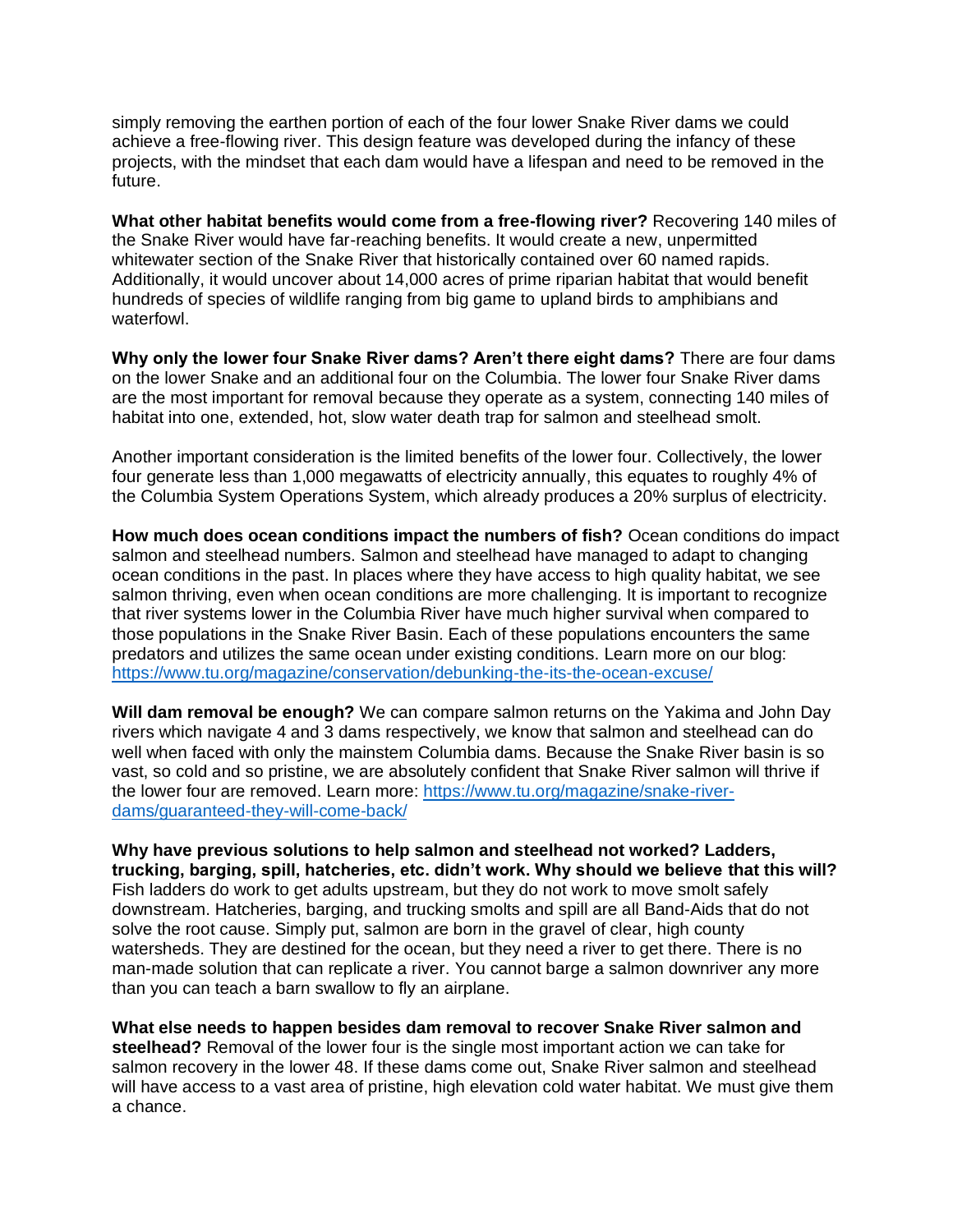## **What is the plan for replacing the sustainable energy provided by the dams?**

Sen. Murray and Gov. Inslee are expected to release a plan for replacement services in the coming weeks. You can read more about that process here: [https://www.lsrdoptions.org](https://www.lsrdoptions.org/)

**What is the biggest compromise that might be needed to gain support for removing the dams?** Congressman Simpson proposed extending the life of the other hydroelectric dams in the Snake/Columbia system by 35 years, as well as a moratorium on ESA litigation for salmon. That would be a tough compromise for many in the conservation community, but it can lead us to a compromise that saves salmon and moves the Northwest forward*.* 

**Sea lions have a major impact on salmon, would allowing more sea lion harvest help salmon?** The impacts of sea lions are extremely specific to spring Chinook. Unfortunately, the earliest arriving runs are those of the Snake River Basin. To address this increasing mortality factor in 2018, Sen. Jim Risch sponsored a bill to modify the Marine Mammal Protection Act. This modification allows for the lethal removal of 540 California sea lions or more than 176 Steller sea lions over the 5-year period.

Think of it this way; if a teacher brings a truckload of candy to a kindergarten class, there is plenty to go around. It's likely the class would share this bounty with the rest of the school. They might even take some home to their siblings and parents. However, if the truck is robbed en route to the school and the teacher shows up with a single bag of candy, there will not be enough to go around, leading to arguing and finger pointing.

We used to have a truckload of salmon, millions that were enough to feed countless sea lions, bears, humans and still leave enough carcasses to fertilize the entire high country of Idaho. Now, we have so few that we must begrudge the sea lions. The issue is not how we share, it is the lack of abundance.

**Why does breach require congressional action given the protections for Endangered Species under existing statute?** The court could likely rule that BPA and the Army Corps of Engineers must change their operations, but it is unlikely that the court would consider its own standing sufficient to demand dam removal. There are rulings that the courts can make that will impact the lower four, but it is essential that congress take action to get meaningful results for salmon and for local communities.

**What is the cost to retrofit and operate the dams for the next 50 years as opposed to the cost to remove them?** Over the next two decades Bonneville Power Administration has confirmed that only routine maintenance is planned for the lower Snake River dams at an estimated cost of \$300 million. Considering that we have spent \$18 billion already in salmon mitigation alone and the only public proposal so far has pegged the cost for removal and replacement of services at \$34 billion, removal is the cheapest option by far.

**Why does BPA oppose dam removal when they know how much the dams cost to operate?** BPA, like many other federal agencies and like many of us as individuals, is resistant to change. It is easier to stick with what we know than it is to reach for something new. The lower four Snake River dams are a bad investment, but until the agency sees full-fledged public support and a congress ready to act, they will stick with the status quo.

**Is it too late?** Salmon and steelhead are resilient, adaptable creatures. They have persisted through the eons, adapted to ice ages and drought. Even though the most important salmon